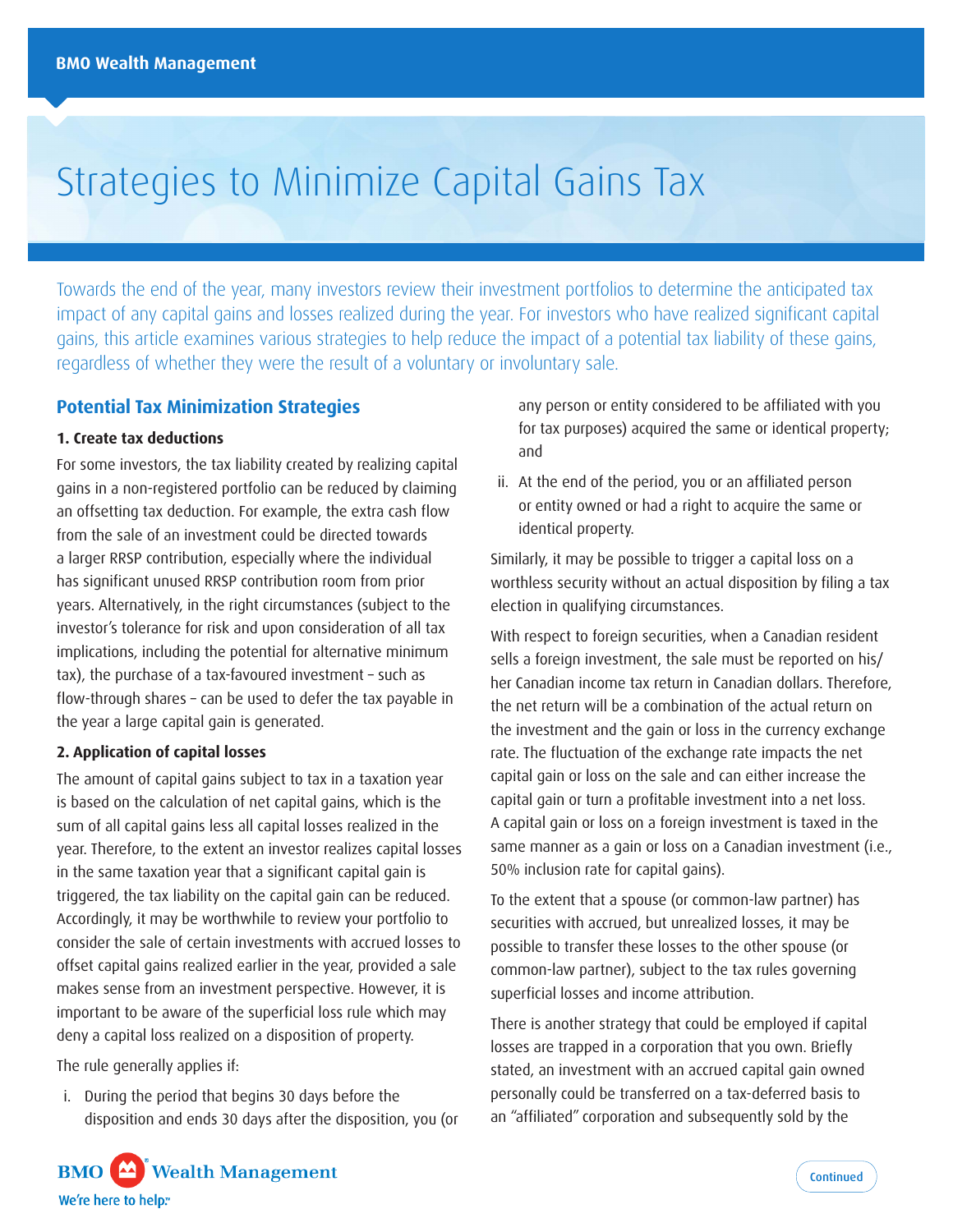corporation, which would realize the accrued gain, and could apply its unused capital losses to offset this gain.

More information on the strategies involving capital losses outlined in this section is available in our publication entitled, **Understanding Capital Losses**. However, consultation with your tax advisor is necessary due to the complexity of these tax rules.

It's important to remember that an aggregate net capital loss realized in the current year can be carried back three years, or carried forward indefinitely to offset net capital gains realized in other years. Since capital losses do not expire, many people are unaware that capital losses they generated several years ago are still available for application today. If you haven't kept sufficient records of your tax history, you can contact the Canada Revenue Agency to determine your available capital loss carry forward balance.

# **3. Charitable donation of securities**

There are significant additional tax savings available to Canadians with charitable intentions. For example, those who donate qualifying publicly-traded securities can avoid the taxation of capital gains realized upon the disposition created by transferring these securities to a charity (or other qualified donee). When combined with the benefit of receiving a charitable donation tax credit (based on the current value of the security), that can reduce taxes payable on other income, the added benefit of eliminating any associated capital gains tax on the transfer creates a strong incentive to donate appreciated securities, instead of donating the after-tax cash proceeds following an external sale of the security.<sup>1</sup> Charitable donation claims are generally limited to 75%2 of net income (100% in the year of death and the prior year); however, unused donations can be carried forward for up to five years. Our publication, **Donating Appreciated Securities**, provides more information on the benefits of this alternative.

As previously noted, the fair market value of securities donated to charity will reduce your taxes through a charitable donation tax credit. For donations made after 2015 that exceed \$200, the calculation of the federal charitable donation tax credit allows higher income donors to claim a federal tax credit at a rate of 33% (versus 29%), but only on the portion of donations made from income that is subject to the higher

33% top marginal tax rate that came into effect on January 1, 2016. When combined with the provincial donation tax credit, the tax savings can approximate 50 per cent of the value of the donation (depending on your province of residence).

## **4. Tax-deferred roll-over**

Many corporate takeovers allow the disposing shareholders to exchange all, or a portion of their shares for shares of the acquiring corporation. This option generally provides a Canadian shareholder with the opportunity to defer tax on any accrued gains on the old shares by filing the necessary tax election forms prior to the prescribed deadlines. This tax-deferred roll-over is generally available in share-for-share exchanges involving Canadian companies, and is sometimes available in certain cross-border exchanges (if properly structured). However, a share acquisition where the only consideration received is cash will generally result in the realization of any accrued capital gain/loss, thereby potentially generating a current tax liability.

In addition, it should be noted that a recent change in the tax law amended a related tax provision such that an exchange of shares of a mutual fund corporation that results in the investor switching between funds will no longer occur on a taxdeferred roll-over basis. Instead the exchange will generally be considered a disposition at fair market value for tax purposes. This measure applies to dispositions of mutual fund shares that occur in 2017 and later years, with some limited exceptions.

## **5. Capital gains reserve**

If proceeds from a disposition trigger a capital gain, but not all proceeds are received in the year of the sale, it may be possible to defer taxation of a "reasonable" portion of the gain until the year when the remaining proceeds become receivable. Generally, this capital gains reserve can be claimed for up to five years, with a minimum (cumulative) 20% income inclusion each year.

This five-year time frame can be extended to 10 years in certain situations, such as the sale of Qualifying Small Business Corporation ("QSBC") shares to a child or grandchild. Contact your tax advisor for assistance in determining the ability (and appropriateness) of claiming this reserve in your particular situation.